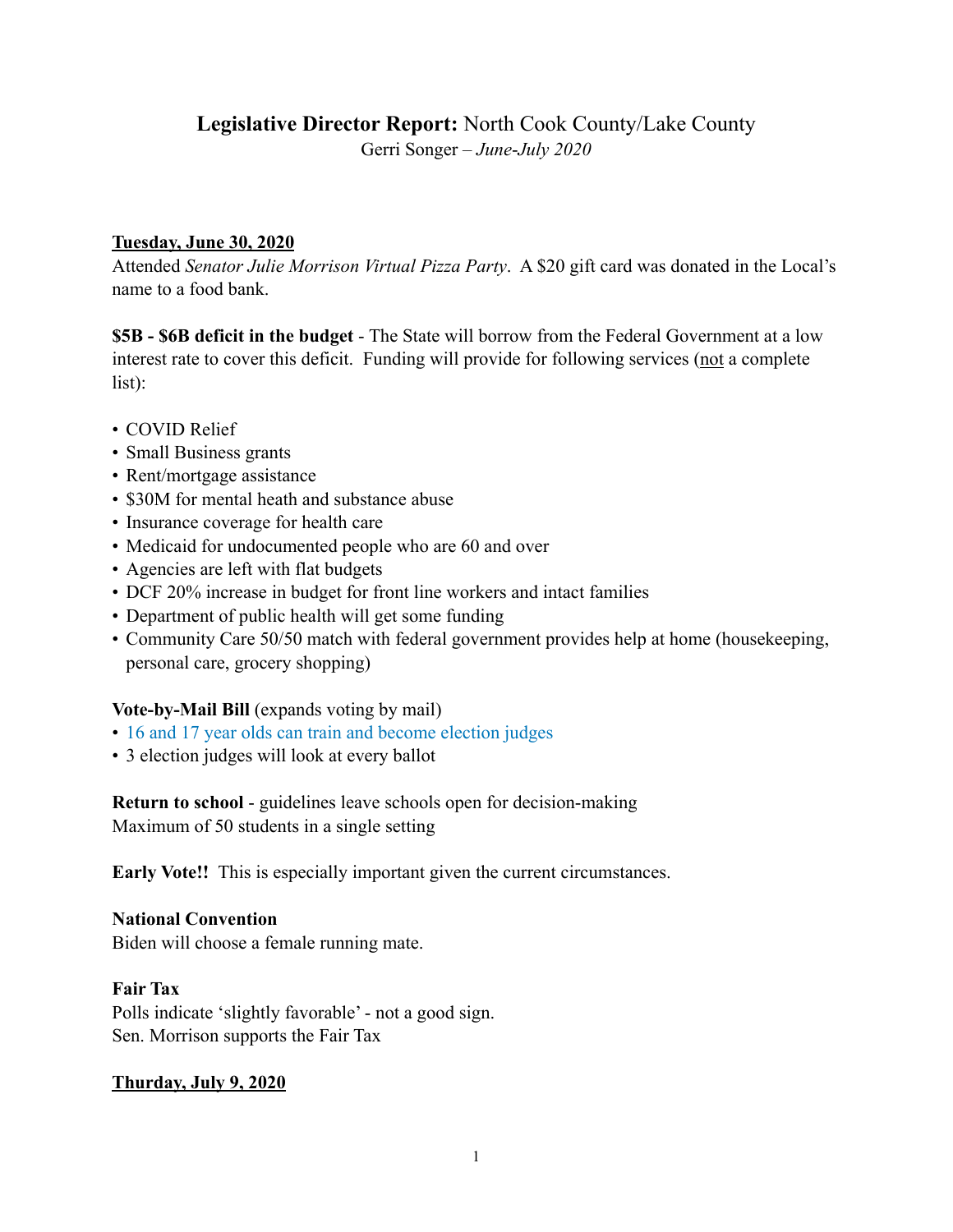Attended *Forward Together - Hoffman Estates Virtual Town Hall Meeting*. Community members gathered together online to openly discuss issues of justice in policing, racial concerns, and diversity and inclusion in our community, as well as the impact of the Black Lives Matter movement in Hoffman Estates. Discussions will continue with dates yet to be determined.

Moderated by Reverend Larry Bullock, MPA, MDiv., senior pastor at Living Faith Cathedral Worship Center in Palatine.

#### **Panelists**:

Mayor William D. McLeod US Congressman Raja Krishnamoorthi (IL 8th Congressional District) IL Representative Fred Crespo (44th District) Pastor Freddie Rogers (Destiny Churcht) Rabbi Taron Tachman (Beth Tikvah Congregation) Father Mike Scherschel (St. Hubert Parish) Police Chief Ted Bos Assistant Police Chief Kathryn Cawley Fire Chief Pat Fortunato Dr. Monica Saavedra, PsyD. (Director of Health and Human Services) Dr. Lauren Nichols, PsyD. (Health and Human Services) Pearl Henderson (Chair, Cultural Awareness Commission) Thakar Basati (Sikh Community) Tim McGowan (Palatine resident, Black Lives Matter activist) Nazeen Hashmi (Muslim Community) Maswamba Musikiwamba (African Community)

#### **Tuesday, July 15, 2020**

Attended *Congressman Raja Krishnamoorthi's Tele-Town Hall* to discuss the state of our response to the COVID-19 crisis, as well as a range of other issues. Congressman Krishnamoorthi urges people to take the COVID-19 epidemic seriously and discourages the politicizing of this crisis. He has been working diligently to help ensure our frontline health care workers have the mental health resources they need as they continue to confront the devastating cost of this pandemic on a daily basis.

The Congressman wrote the bipartisan *Coronavirus Health Care Worker Wellness Act,* which would authorize the Secretary of Health and Human Services (HHS) to make grants to health care providers who wish to establish or expand programs dedicated to promoting the mental wellness of their workers on the front lines of COVID-19. This bill would also authorize the HHS to commission a comprehensive, multi-year study on health care worker mental health and burnout, including an assessment of the impact of the COVID-19 crisis. He also published an op-ed in the Daily Herald ([https://www.dailyherald.com/discuss/20200714/congress-must](https://www.dailyherald.com/discuss/20200714/congress-must-address-mental-health-needs-of-medical-workers)[address-mental-health-needs-of-medical-workers\)](https://www.dailyherald.com/discuss/20200714/congress-must-address-mental-health-needs-of-medical-workers) discussing the importance of this bill and